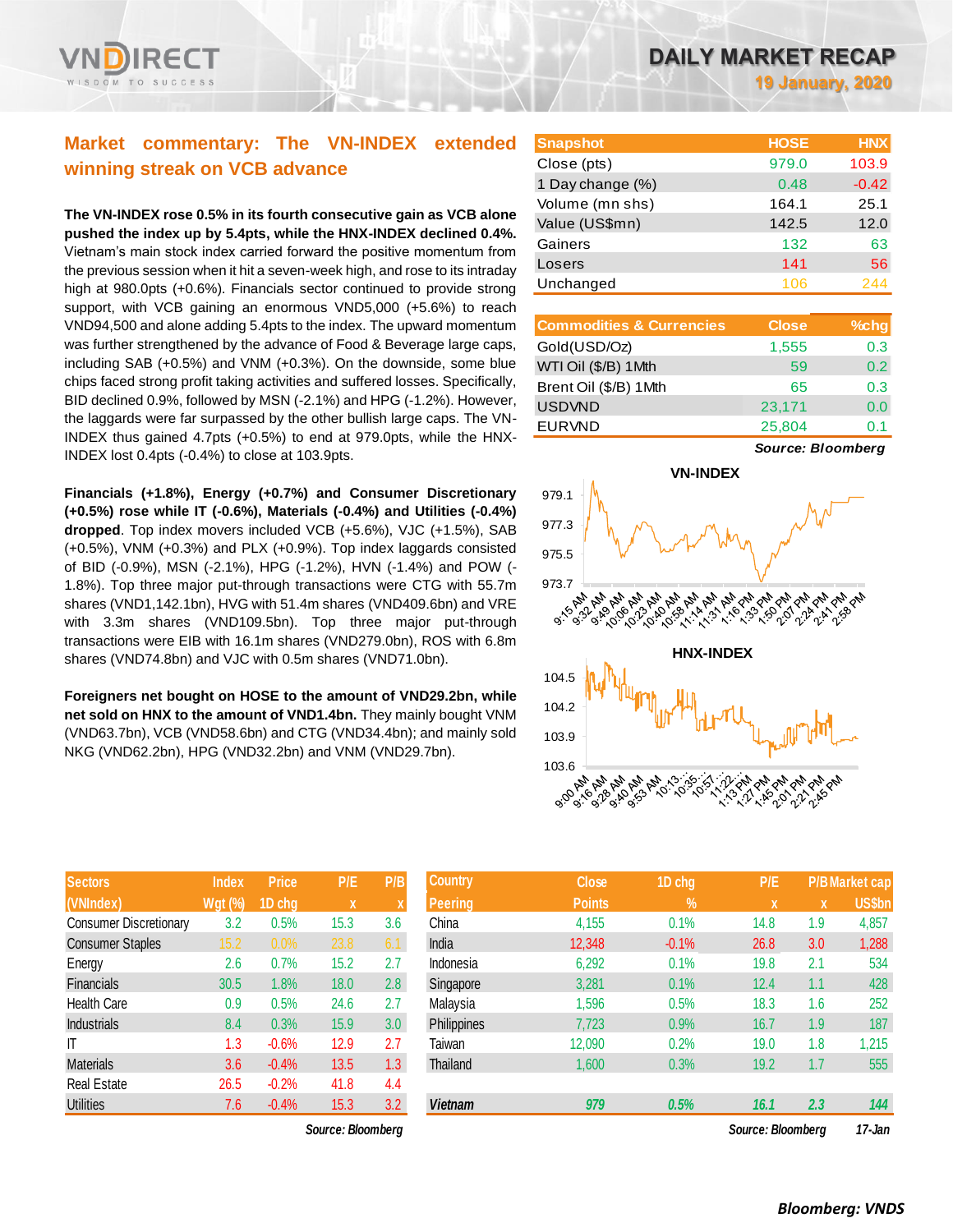

# **Market News**

**Oil gets boost from trade deals, but demand concerns persist.** Oil held its biggest gain in almost two weeks on optimism a more conciliatory approach on trade from the U.S. will help revive growth, but was still headed for a weekly drop amid persistent demand concerns. Futures in New York were steady after closing up 1.2% Thursday. Washington and Beijing signed a phase-one trade deal on Wednesday, while the Senate passed the U.S.-Mexico-Canada free trade agreement a day later. A big jump in American oil-product stockpiles last week highlighted sluggish demand. *(Bloomberg)*

**Vietnam increases coal, ore and mineral imports from Australia.** Vietnam had a trade deficit of more than US\$1bn with Australia last year, one year after the Comprehensive and Progressive Agreement for Trans-Pacific Partnership (CPTPP) came into effect. Of which, coal was the imported commodity with the highest value of US\$1.45bn in the first 11 months of last year, rocketing by 96.8% over the previous year, accounting for 35% of total import turnover of goods from this market. Ore and minerals ranked second, valued at \$517m, accounting for 12.5% of the total import turnover from Australia. Metal products ranked third in turnover, followed by wheat and iron and steel scrap. Twoway trade between Vietnam and Australia has changed significantly a year after the CPTPP came into effect, said the Import-Export Department under the Ministry of Industry and Trade. Accordingly, the trade balance has shifted from trade surplus to trade deficit. Vietnam had a trade surplus with Australia of US\$215m in 2018. Two-way trade reached nearly US\$8.1bn last year. Vietnam's export turnover to Australia was US\$3.5bn last year, down sharply from nearly US\$4bn in 2018. On the opposite side, Vietnam's imports from Australia increased to US\$4.56bn from US\$3.75bn in 2018. *(Vietnamnet.vn)*

# **Notable Corporate Events**

**Vinfast JSC (Unlisted) – Business results:** Vinfast, a subsidiary of the Vingroup JSC conglomerate (VIC VN), said it received orders of more than 17,000 cars and 50,000 electric bikes in 2019. The company began marketing the bikes in Nov 2018 and cars last year. *(Cafef.vn)*

*<to be continued>*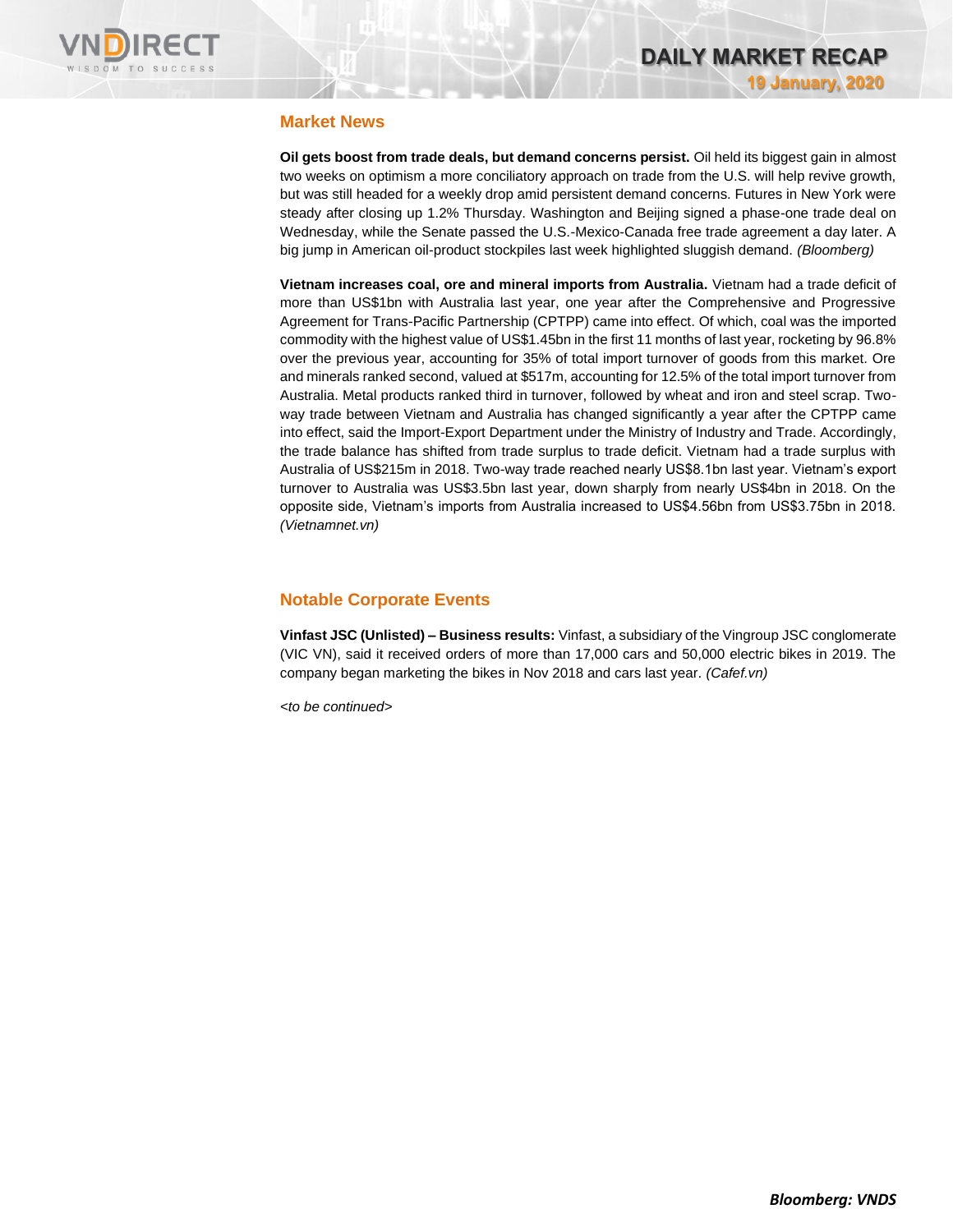### VN RECT WISDOM TO SUCCESS

# **DAILY MARKET RECAP**

**19 January, 2020**

# **COVERAGE SUMMARY**

| Ticker                  | <b>Close price</b> | <b>Adjusted target</b><br>price | <b>Dividend yield</b> | <b>Potential return</b> | <b>Rating</b> | <b>Latest report</b> |
|-------------------------|--------------------|---------------------------------|-----------------------|-------------------------|---------------|----------------------|
| PC <sub>1</sub>         | 17,600             | 24,500                          | 0.0%                  | 39.2%                   | <b>ADD</b>    | <b>Link</b>          |
| <b>LPB</b>              | 7,700              | 10,000                          | 0.0%                  | 29.9%                   | ADD           | Link                 |
| <b>NLG</b>              | 27,000             | 39,600                          | 1.9%                  | 48.5%                   | <b>ADD</b>    | Link                 |
| <b>ACV</b>              | 70,000             | 105,000                         | 0.0%                  | 50.0%                   | <b>ADD</b>    | Link                 |
| <b>DPM</b>              | 12,500             | 15,800                          | 7.8%                  | 34.2%                   | <b>ADD</b>    | $Link$               |
| QNS                     | 26,800             | 44,300                          | 1.9%                  | 67.2%                   | <b>ADD</b>    | Link                 |
| <b>LTG</b>              | 20,300             | 27,300                          | 7.9%                  | 42.3%                   | <b>ADD</b>    | Link                 |
| VCB                     | 94,500             | 92,200                          | 0.8%                  | $-1.6%$                 | <b>HOLD</b>   | Link                 |
| <b>MBB</b>              | 22,000             | 34,300                          | 2.7%                  | 58.6%                   | <b>ADD</b>    | Link                 |
| <b>VPB</b>              | 21,900             | 21,200                          | 0.0%                  | $-3.2%$                 | <b>HOLD</b>   | Link                 |
| <b>TCM</b>              | 20,900             | 28,200                          | 2.5%                  | 37.4%                   | <b>ADD</b>    | Link                 |
| <b>HPG</b>              | 25,000             | 29,700                          | 0.0%                  | 18.8%                   | ADD           | Link                 |
| <b>PVT</b>              | 15,300             | 21,000                          | 6.8%                  | 44.1%                   | <b>ADD</b>    | Link                 |
| <b>STK</b>              | 16,500             | 22,400                          | 9.1%                  | 44.9%                   | ADD           | Link                 |
| AAA                     | 12,500             | 25,300                          | 16.3%                 | 118.7%                  | <b>ADD</b>    | Link                 |
| <b>PNJ</b>              | 90,700             | 88,000                          | 2.5%                  | $-0.5%$                 | <b>HOLD</b>   | Link                 |
| <b>KDH</b>              | 25,800             | 28,300                          | 1.9%                  | 11.6%                   | <b>HOLD</b>   | $Link$               |
| <b>DCM</b>              | 5,920              | 8,900                           | 15.2%                 | 65.5%                   | <b>ADD</b>    | Link                 |
| <b>VTP</b>              | 114,800            | 111,000                         | 1.3%                  | $-2.0%$                 | <b>HOLD</b>   | $Link$               |
| ACB                     | 23,800             | 30,400                          | 4.2%                  | 31.9%                   | ADD           | <b>Link</b>          |
| GAS                     | 93,200             | 105,700                         | 6.2%                  | 19.6%                   | <b>ADD</b>    | $Link$               |
| <b>PVS</b>              | 17,900             | 24,100                          | 3.9%                  | 38.6%                   | <b>ADD</b>    | Link                 |
| <b>PVD</b>              | 14,650             | 19,600                          | 0.0%                  | 33.8%                   | <b>ADD</b>    | Link                 |
| <b>MSH</b>              | 43,600             | 66,600                          | 8.4%                  | 61.1%                   | ADD           | Link                 |
| <b>MWG</b>              | 116,100            | 170,600                         | 1.3%                  | 48.2%                   | <b>ADD</b>    | $Link$               |
| <b>POW</b>              | 10,800             | 18,334                          | 0.0%                  | 69.8%                   | ADD           | Link                 |
| тсв                     | 23,400             | 27,400                          | 0.0%                  | 17.1%                   | <b>ADD</b>    | $Link$               |
| <b>PPC</b>              | 25,900             | 27,879                          | 9.7%                  | 17.3%                   | <b>ADD</b>    | Link                 |
| <b>VIB</b>              | 17,400             | 21,200                          | 2.8%                  | 24.7%                   | ADD           | $Link$               |
| <b>KBC</b>              | 15,800             | 17,500                          | 6.3%                  | 17.1%                   | ADD           | Link                 |
| <b>VNM</b>              | 118,600            | 155,600                         | 3.8%                  | 35.0%                   | ADD           | Link                 |
| <b>VHM</b>              | 86,000             | 104,300                         | 1.1%                  | 22.4%                   | ADD           | Link                 |
| <b>VJC</b>              | 148,200            | 142,200                         | 2.0%                  | $-2.0%$                 | <b>HOLD</b>   | $Link$               |
| <b>VHC</b>              | 38,500             | 93,900                          | 10.5%                 | 154.3%                  | ADD           | Link                 |
| <b>VRE</b>              | 32,600             | 43,900                          | 0.0%                  | 34.7%                   | ADD           | Link                 |
| <b>GMD</b>              | 21,400             | 29,500                          | 6.8%                  | 44.7%                   | ADD           | Link                 |
| $\overline{\text{DBC}}$ | 22,500             | 30,700                          | 2.3%                  | 38.7%                   | ADD           | $Link$               |
| <b>FPT</b>              | 57,600             | 74,000                          | 3.5%                  | 31.9%                   | ADD           | Link                 |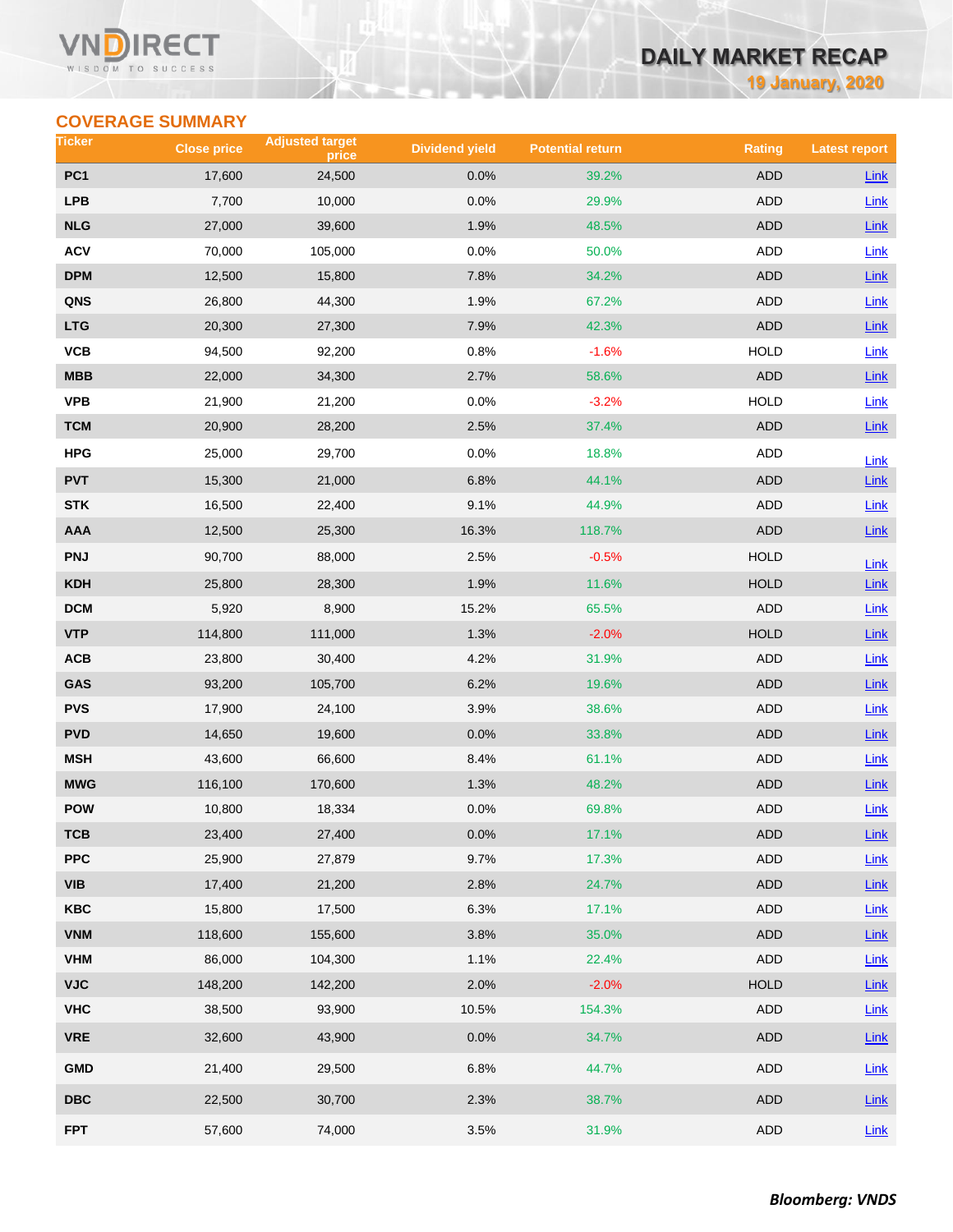# **MARKET MOVEMENTS**

WISDOM TO SUCCESS

RECT

|                    | <b>HOSE</b>  |       |      |         |              |  |  |  |  |  |  |  |  |
|--------------------|--------------|-------|------|---------|--------------|--|--|--|--|--|--|--|--|
| <b>Top gainers</b> |              |       |      |         | <b>VND</b>   |  |  |  |  |  |  |  |  |
| Ticker             | Last         | Cha   | %chq | Vol.    | <b>Index</b> |  |  |  |  |  |  |  |  |
|                    | <b>Price</b> |       |      |         | impact       |  |  |  |  |  |  |  |  |
| DTL                | 19,900       | 1,300 | 6.99 | 20      | 0.023        |  |  |  |  |  |  |  |  |
| <b>RIC</b>         | 5,970        | 390   | 6.99 | 2,000   | 0.003        |  |  |  |  |  |  |  |  |
| GAB                | 31,600       | 2,050 | 6.94 | 164,740 | 0.008        |  |  |  |  |  |  |  |  |
| <b>CTD</b>         | 52,700       | 3,400 | 6.90 | 251,890 | 0.078        |  |  |  |  |  |  |  |  |
| <b>PJT</b>         | 12,400       | 800   | 6.90 | 1,240   | 0.004        |  |  |  |  |  |  |  |  |

| <b>Top losers</b> |              |          |         |      | <b>VND</b>   |
|-------------------|--------------|----------|---------|------|--------------|
| <b>Ticker</b>     | Last         | Cha      | %chq    | Vol. | <b>Index</b> |
|                   | <b>Price</b> |          |         |      | impact       |
| <b>UDC</b>        | 3.720        | $-280$   | $-7.00$ | 10   | $-0.003$     |
| <b>PNC</b>        | 13,300       | $-1,000$ | $-6.99$ | 20   | $-0.003$     |
| AGF               | 4.940        | $-370$   | $-6.97$ | 10   | $-0.003$     |
| <b>TDW</b>        | 24,050       | $-1,800$ | $-6.96$ | 10   | $-0.004$     |
| <b>LMH</b>        | 3,610        | $-270$   | $-6.96$ | 870  | $-0.002$     |

|               | <b>Top index movers</b> |       |      |         | <b>VND</b>   |
|---------------|-------------------------|-------|------|---------|--------------|
| <b>Ticker</b> | Last                    | Cha   | %chq | Vol.    | <b>Index</b> |
|               | <b>Price</b>            |       |      |         | impact       |
| <b>VCB</b>    | 94,500                  | 5,000 | 5.59 | 2.22MLN | 5.402        |
| <b>VJC</b>    | 148,200                 | 2,200 | 1.51 | 506,950 | 0.347        |
| <b>SAB</b>    | 234,500                 | 1,200 | 0.51 | 12,580  | 0.224        |
| <b>VNM</b>    | 118,600                 | 400   | 0.34 | 375,030 | 0.203        |
| <b>PLX</b>    | 56,200                  | 500   | 0.90 | 128,190 | 0.188        |

| <b>Top index laggers</b> |              |          |         |         | <b>VND</b>   |
|--------------------------|--------------|----------|---------|---------|--------------|
| <b>Ticker</b>            | Last         | Cha      | %chq    | Vol.    | <b>Index</b> |
|                          | <b>Price</b> |          |         |         | impact       |
| <b>BID</b>               | 53,500       | -500     | $-0.93$ | 643.490 | $-0.586$     |
| <b>MSN</b>               | 55,000       | $-1,200$ | $-2.14$ | 496.940 | $-0.409$     |
| <b>HPG</b>               | 25,000       | $-300$   | $-1.19$ | 6.33MLN | $-0.241$     |
| <b>HVN</b>               | 32,550       | $-450$   | $-1.36$ | 155.850 | $-0.186$     |
| <b>POW</b>               | 10,800       | $-200$   | $-1.82$ | 1.63MLN | $-0.136$     |

| <b>Top liquidity</b> |                      |        |         |                 | <b>VND</b>      | <b>Top liquidity</b> |                      |        |         |                   |                 |
|----------------------|----------------------|--------|---------|-----------------|-----------------|----------------------|----------------------|--------|---------|-------------------|-----------------|
| <b>Ticker</b>        | Last<br><b>Price</b> | Chg    | $%$ chq | Val.<br>(VNDbn) | Index<br>impact | <b>Ticker</b>        | Last<br><b>Price</b> | Chg    | %chg    | Val.<br>(VNDbn)   | Index<br>impact |
| VCB                  | 94.500               | 5,000  | 5.59    | 204             | 5.402           | <b>ACB</b>           | 23,800               | $-100$ | $-0.42$ | 65                | $-0.163$        |
| <b>CTG</b>           | 24,950               | 50     | 0.20    | 160             | 0.054           | <b>SHB</b>           | 7,300                | $-200$ | $-2.67$ | 42                | $-0.223$        |
| <b>HPG</b>           | 25,000               | $-300$ | $-1.19$ | 160             | $-0.241$        | <b>PVS</b>           | 17,900               | $-100$ | $-0.56$ | 22                | $-0.025$        |
| <b>MBB</b>           | 22,000               | 0      | 0.00    | 106             | 0.000           | <b>NVB</b>           | 9,200                | 0      | 0.00    | 16                | 0.000           |
| <b>FPT</b>           | 57,600               | $-400$ | $-0.69$ | 80              | $-0.079$        | <b>VCS</b>           | 67,500               | 100    | 0.15    | 13                | 0.003           |
|                      |                      |        |         |                 |                 |                      |                      |        |         | Source: Bloomberg |                 |

|                    |              | <b>HOSE</b> |         |         |              | <b>HNX</b>         |              |       |       |         |              |
|--------------------|--------------|-------------|---------|---------|--------------|--------------------|--------------|-------|-------|---------|--------------|
| <b>Top gainers</b> |              |             |         |         | <b>VND</b>   | <b>Top gainers</b> |              |       |       |         | <b>VND</b>   |
| Ticker             | Last         | Chg         | $%$ chg | Vol.    | <b>Index</b> | Ticker             | Last         | Chg   | %chq  | Vol.    | <b>Index</b> |
|                    | <b>Price</b> |             |         |         | impact       |                    | <b>Price</b> |       |       |         | impact       |
| DTL                | 19,900       | 1,300       | 6.99    | 20      | 0.023        | <b>HKB</b>         | 800          | 100   | 14.29 | 593.900 | 0.005        |
| <b>RIC</b>         | 5.970        | 390         | 6.99    | 2,000   | 0.003        | <b>SPI</b>         | 900          | 100   | 12.50 | 10,500  | 0.002        |
| GAB                | 31,600       | 2,050       | 6.94    | 164.740 | 0.008        | <b>SSM</b>         | 6,600        | 600   | 10.00 | 5,600   | 0.002        |
| <b>CTD</b>         | 52,700       | 3,400       | 6.90    | 251,890 | 0.078        | TTZ                | 3,300        | 300   | 10.00 | 211,100 | 0.001        |
| PJT                | 12,400       | 800         | 6.90    | 1,240   | 0.004        | <b>KHS</b>         | 11,100       | 1,000 | 9.90  | 3,900   | 0.005        |

| <b>Top losers</b> |              |          |         |      | <b>VND</b>   | <b>VND</b><br><b>Top losers</b> |              |          |          |      |              |  |
|-------------------|--------------|----------|---------|------|--------------|---------------------------------|--------------|----------|----------|------|--------------|--|
| Ticker            | Last         | Chg      | $%$ chq | Vol. | <b>Index</b> | Ticker                          | Last         | Chg      | %chq     | Vol. | <b>Index</b> |  |
|                   | <b>Price</b> |          |         |      | impact       |                                 | <b>Price</b> |          |          |      | impact       |  |
| UDC               | 3.720        | $-280$   | $-7.00$ | 10   | $-0.003$     | <b>PCG</b>                      | 18,000       | $-2.000$ | $-10.00$ | 200  | $-0.008$     |  |
| <b>PNC</b>        | 13,300       | $-1.000$ | $-6.99$ | 20   | $-0.003$     | <b>CKV</b>                      | 14,700       | $-1.600$ | $-9.82$  | 100  | $-0.002$     |  |
| AGF               | 4.940        | $-370$   | $-6.97$ | 10   | $-0.003$     | <b>MCF</b>                      | 8,300        | $-900$   | $-9.78$  | 200  | $-0.003$     |  |
| <b>TDW</b>        | 24,050       | $-1,800$ | $-6.96$ | 10   | $-0.004$     | PV <sub>2</sub>                 | 2,800        | $-300$   | $-9.68$  | 700  | $-0.007$     |  |
| LMH               | 3,610        | $-270$   | $-6.96$ | 870  | $-0.002$     | <b>SMT</b>                      | 15,300       | $-1,600$ | $-9.47$  | 100  | $-0.003$     |  |

|            | Top index movers ' |       |      |         | <b>VND</b> | <b>Top index movers</b> |              | <b>VND</b> |      |         |              |
|------------|--------------------|-------|------|---------|------------|-------------------------|--------------|------------|------|---------|--------------|
| Ticker     | Last               | Chg   | %chq | Vol.    | Index      | Ticker                  | Last         | Chg        | %chq | Vol.    | <b>Index</b> |
|            | <b>Price</b>       |       |      |         | impact     |                         | <b>Price</b> |            |      |         | impact       |
| VCB        | 94.500             | 5.000 | 5.59 | 2.22MLN | 5.402      | IDV                     | 41,000       | 2.200      | 5.67 | 31.900  | 0.021        |
| <b>VJC</b> | 148,200            | 2,200 | 1.51 | 506.950 | 0.347      | <b>VCG</b>              | 25,800       | 200        | 0.78 | 26,000  | 0.018        |
| SAB        | 234.500            | 1.200 | 0.51 | 12.580  | 0.224      | IDJ                     | 8.000        | 500        | 6.67 | 280.500 | 0.016        |
| <b>VNM</b> | 118,600            | 400   | 0.34 | 375,030 | 0.203      | <b>DGC</b>              | 24,700       | 200        | 0.82 | 29,200  | 0.015        |
| PLX        | 56,200             | 500   | 0.90 | 128,190 | 0.188      | <b>HVT</b>              | 39,000       | 3,000      | 8.33 | 900     | 0.012        |

| <b>Top index laggers</b> |                      |          |         |         | <b>VND</b>      | <b>Top index laggers</b> |                      | <b>VND</b> |         |         |                        |
|--------------------------|----------------------|----------|---------|---------|-----------------|--------------------------|----------------------|------------|---------|---------|------------------------|
| Ticker                   | Last<br><b>Price</b> | Chg      | %chq    | Vol.    | Index<br>impact | Ticker                   | Last<br><b>Price</b> | Chg        | $%$ chq | Vol.    | <b>Index</b><br>impact |
| BID                      | 53.500               | $-500$   | $-0.93$ | 643.490 | $-0.586$        | <b>SHB</b>               | 7.300                | $-200$     | $-2.67$ | 5.60MLN | $-0.223$               |
| <b>MSN</b>               | 55,000               | $-1.200$ | $-2.14$ | 496.940 | $-0.409$        | <b>ACB</b>               | 23,800               | $-100$     | $-0.42$ | 2.70MLN | $-0.163$               |
| HPG                      | 25,000               | $-300$   | $-1.19$ | 6.33MLN | $-0.241$        | <b>AMV</b>               | 19.600               | $-900$     | $-4.39$ | 218,500 | $-0.028$               |
| <b>HVN</b>               | 32,550               | $-450$   | $-1.36$ | 155.850 | $-0.186$        | <b>PVS</b>               | 17.900               | $-100$     | $-0.56$ | 1.21MLN | $-0.025$               |
| POW                      | 10.800               | $-200$   | $-1.82$ | 1.63MLN | $-0.136$        | TVC                      | 20,900               | $-600$     | $-2.79$ | 139.600 | $-0.020$               |

| <b>Top liquidity</b> |              |        |         |         | <b>VND</b>   |
|----------------------|--------------|--------|---------|---------|--------------|
| <b>Ticker</b>        | Last         | Cha    | %chq    | Val.    | <b>Index</b> |
|                      | <b>Price</b> |        |         | (VNDbn) | impact       |
| <b>ACB</b>           | 23,800       | $-100$ | $-0.42$ | 65      | $-0.163$     |
| <b>SHB</b>           | 7,300        | $-200$ | $-2.67$ | 42      | $-0.223$     |
| <b>PVS</b>           | 17,900       | $-100$ | $-0.56$ | 22      | $-0.025$     |
| <b>NVB</b>           | 9,200        | 0      | 0.00    | 16      | 0.000        |
| <b>VCS</b>           | 67,500       | 100    | 0.15    | 13      | 0.003        |

*Source: Bloomberg*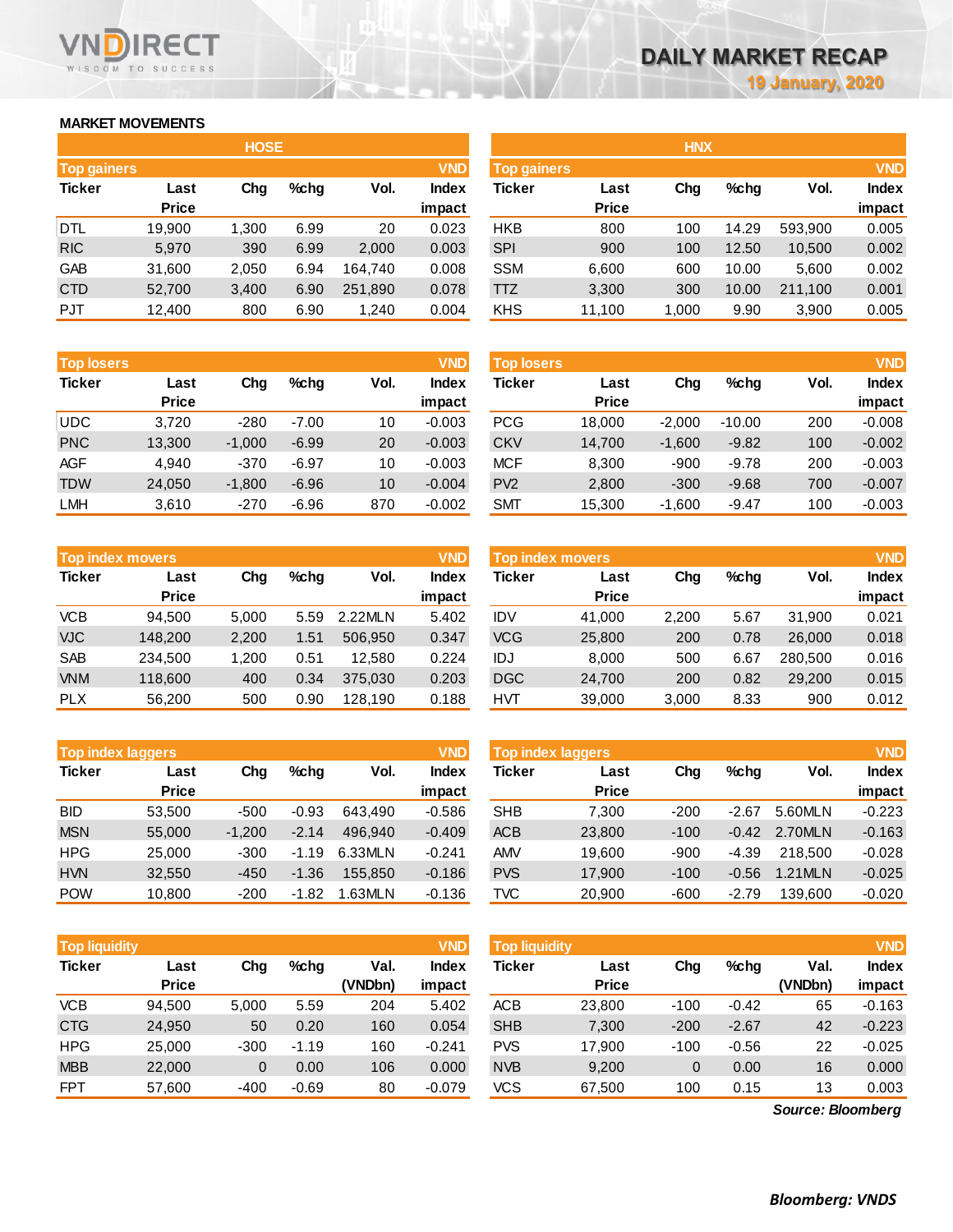

### **FOREIGN ACTIVITIES**

| <b>Volume (Mn'shs)</b> | <b>HOSE</b> | <b>HNX</b> | <b>Value (VND'bn)</b> | <b>HOSE</b> | <b>HNX</b> |
|------------------------|-------------|------------|-----------------------|-------------|------------|
| <b>BUY</b>             | 12.8        | 0.1        | <b>BUY</b>            | 448.9       | 1.8        |
| % of market            | 6.6%        | 0.5%       | % of market           | 10.4%       | 0.7%       |
| <b>SELL</b>            | 16.2        | 0.3        | <b>SELL</b>           | 419.6       | 3.2        |
| % of market            | 8.4%        | $1.1\%$    | % of market           | 9.7%        | $1.1\%$    |
| <b>NET BUY (SELL)</b>  | (3.3)       | (0.1)      | <b>NET BUY (SELL)</b> | 29.2        | (1.4)      |

*Source: HSX, HNX*





# **YTD ACCUMULATION**

| Volume (MIn'shs)      | <b>HOSE</b> | <b>HNX</b> | Value (VND'bn)        | <b>HOSE</b> | <b>HNX</b>                 |
|-----------------------|-------------|------------|-----------------------|-------------|----------------------------|
| <b>BUY</b>            | 215.5       | 3.0        | <b>BUY</b>            | 7.273.6     | 33.4                       |
| % of market           | 9.5%        | $0.9\%$    | % of market           | 16.4%       | $0.0\%$                    |
| <b>SELL</b>           | 199.5       | 5.4        | <b>SELL</b>           | 5,907.2     | 66.9                       |
| % of market           | 8.8%        | $1.6\%$    | % of market           | 13.3%       | $0.0\%$                    |
| <b>NET BUY (SELL)</b> | 16.0        | (2.4)      | <b>NET BUY (SELL)</b> | 1,366       | (33.5)<br>Carmon, HOV HAIV |

*Source: HSX, HNX*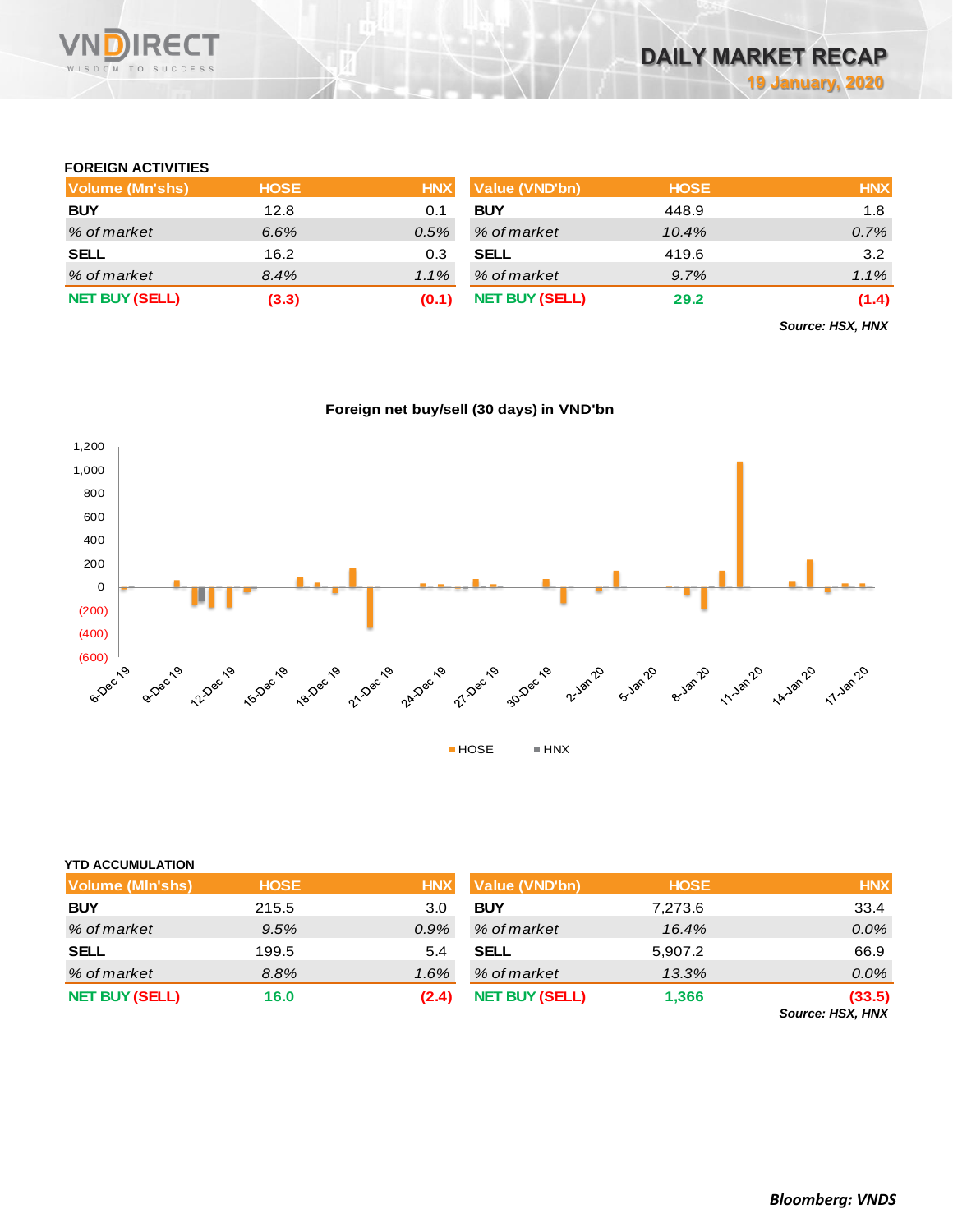### **FOREIGN ACTIVITIES**

WISDOM TO SUCCESS

**RECT** 

VND

|               |                               | <b>HOSE</b> |         |       |                        | <b>HNX</b>                    |                      |        |               |       |                        |  |
|---------------|-------------------------------|-------------|---------|-------|------------------------|-------------------------------|----------------------|--------|---------------|-------|------------------------|--|
|               | Top buy by foreigners (value) |             |         |       | <b>VND'bn</b>          | Top buy by foreigners (value) |                      |        | <b>VND'bn</b> |       |                        |  |
| <b>Ticker</b> | Last<br><b>Price</b>          | Chg         | %chg    | Value | <b>Index</b><br>impact | <b>Ticker</b>                 | Last<br><b>Price</b> | Chg    | %chg          | Value | <b>Index</b><br>impact |  |
| <b>VNM</b>    | 118,600                       | 400         | 0.34    | 63.7  | 0.203                  | <b>PVI</b>                    | 31,700               | $-400$ | $-1.25$       | 0.3   | 0.000                  |  |
| <b>VCB</b>    | 94,500                        | 5,000       | 5.59    | 58.6  | 5.402                  | <b>AMV</b>                    | 19,600               | $-900$ | $-4.39$       | 0.2   | 0.000                  |  |
| <b>CTG</b>    | 24,950                        | 50          | 0.20    | 34.4  | 0.054                  | <b>SHB</b>                    | 7,300                | $-200$ | $-2.67$       | 0.2   | 0.000                  |  |
| <b>HPG</b>    | 25,000                        | $-300$      | $-1.19$ | 33.0  | $-0.241$               | <b>NTP</b>                    | 30,800               | 100    | 0.33          | 0.2   | 0.000                  |  |
| E1VFVN30      | 14,910                        | 60          | 0.40    | 28.6  | 0.000                  | <b>SHS</b>                    | 7,500                | $-100$ | $-1.32$       | 0.2   | 0.000                  |  |

|               | Top sell by foreigners (value) |        |         |       | <b>VND'bn</b> | Top sell by foreigners (value) |              |        |         |       | <b>VND'bn</b> |
|---------------|--------------------------------|--------|---------|-------|---------------|--------------------------------|--------------|--------|---------|-------|---------------|
| <b>Ticker</b> | Last<br><b>Price</b>           | Chg    | %chg    | Value | <b>Index</b>  | Ticker                         | Last         | Chg    | %chg    | Value | Index         |
|               |                                |        |         |       | impact        |                                | <b>Price</b> |        |         |       | impact        |
| <b>NKG</b>    | 9,900                          | 0      | 0.00    | 62.2  | 0.000         | <b>SHS</b>                     | 7,500        | $-100$ | $-1.32$ | 0.7   | 0.000         |
| <b>HPG</b>    | 25,000                         | $-300$ | $-1.19$ | 32.2  | $-0.241$      | <b>NTP</b>                     | 30,800       | 100    | 0.33    | 0.6   | 0.000         |
| VNM           | 118,600                        | 400    | 0.34    | 29.7  | 0.203         | <b>INN</b>                     | 29,300       | 0      | 0.00    | 0.4   | 0.000         |
| <b>VHM</b>    | 86,000                         | $-100$ | $-0.12$ | 29.1  | $-0.098$      | <b>AMV</b>                     | 19,600       | $-900$ | $-4.39$ | 0.4   | 0.000         |
| <b>VCB</b>    | 94,500                         | 5,000  | 5.59    | 23.5  | 5.402         | SCI                            | 10,700       | $-200$ | $-1.83$ | 0.4   | 0.000         |

| Top net buy by foreigners (value)<br><b>Ticker</b> |     |       |       |                 |               | Top net buy by foreigners (value) |        |         |       |                        |
|----------------------------------------------------|-----|-------|-------|-----------------|---------------|-----------------------------------|--------|---------|-------|------------------------|
| Last<br><b>Price</b>                               | Chg | %chg  | Value | Index<br>impact | Ticker        | Last<br><b>Price</b>              | Chg    | %chg    | Value | <b>Index</b><br>impact |
| 94,500                                             |     | 5.59  | 35.1  | 5.402           | <b>PVI</b>    | 31,700                            | $-400$ | $-1.25$ | 0.3   | 0.000                  |
| 118,600                                            | 400 | 0.34  | 34.0  | 0.203           | <b>SHB</b>    | 7,300                             | $-200$ | $-2.67$ | 0.2   | 0.000                  |
| 14,910                                             | 60  | 0.40  | 25.2  | 0.000           | <b>NBC</b>    | 6,400                             | 0      | 0.00    | 0.1   | 0.000                  |
| 19,250                                             | 150 | 0.79  | 14.1  | 0.022           | <b>ACB</b>    | 23,800                            | $-100$ | $-0.42$ | 0.1   | 0.000                  |
| 24,950                                             | 50  | 0.20  | 12.3  | 0.054           | <b>SLS</b>    | 42,500                            | 1,000  | 2.41    | 0.1   | 0.000                  |
|                                                    |     | 5,000 |       |                 | <b>VND'bn</b> |                                   |        |         |       |                        |

| Top net sell by foreigners (value) |              |          |         |         | <b>VND'bn</b> | Top net sell by foreigners (value) |              | <b>VND'bn</b> |         |         |        |
|------------------------------------|--------------|----------|---------|---------|---------------|------------------------------------|--------------|---------------|---------|---------|--------|
| <b>Ticker</b>                      | Last         | Chg      | %chg    | Value   | Index         | Ticker                             | Last         | Chg           | %chg    | Value   | Index  |
|                                    | <b>Price</b> |          |         |         | impact        |                                    | <b>Price</b> |               |         |         | impact |
| <b>NKG</b>                         | 9,900        | 0        | 0.00    | $-62.1$ | 0.000         | <b>SHS</b>                         | 7,500        | $-100$        | $-1.32$ | $-0.60$ | 0.000  |
| <b>VRE</b>                         | 32,600       | $-200$   | $-0.61$ | $-9.6$  | $-0.136$      | <b>NTP</b>                         | 30,800       | 100           | 0.33    | $-0.48$ | 0.000  |
| <b>MSN</b>                         | 55,000       | $-1,200$ | $-2.14$ | -7.1    | $-0.409$      | <b>INN</b>                         | 29,300       | 0             | 0.00    | $-0.42$ | 0.000  |
| <b>BID</b>                         | 53,500       | $-500$   | $-0.93$ | $-5.7$  | $-0.586$      | SCI                                | 10,700       | $-200$        | $-1.83$ | $-0.41$ | 0.000  |
| <b>VHM</b>                         | 86,000       | $-100$   | $-0.12$ | $-5.3$  | $-0.098$      | AMV                                | 19,600       | $-900$        | $-4.39$ | $-0.19$ | 0.000  |

*17-Jan-20*

*Source: Bloomberg, HOSE, HNX*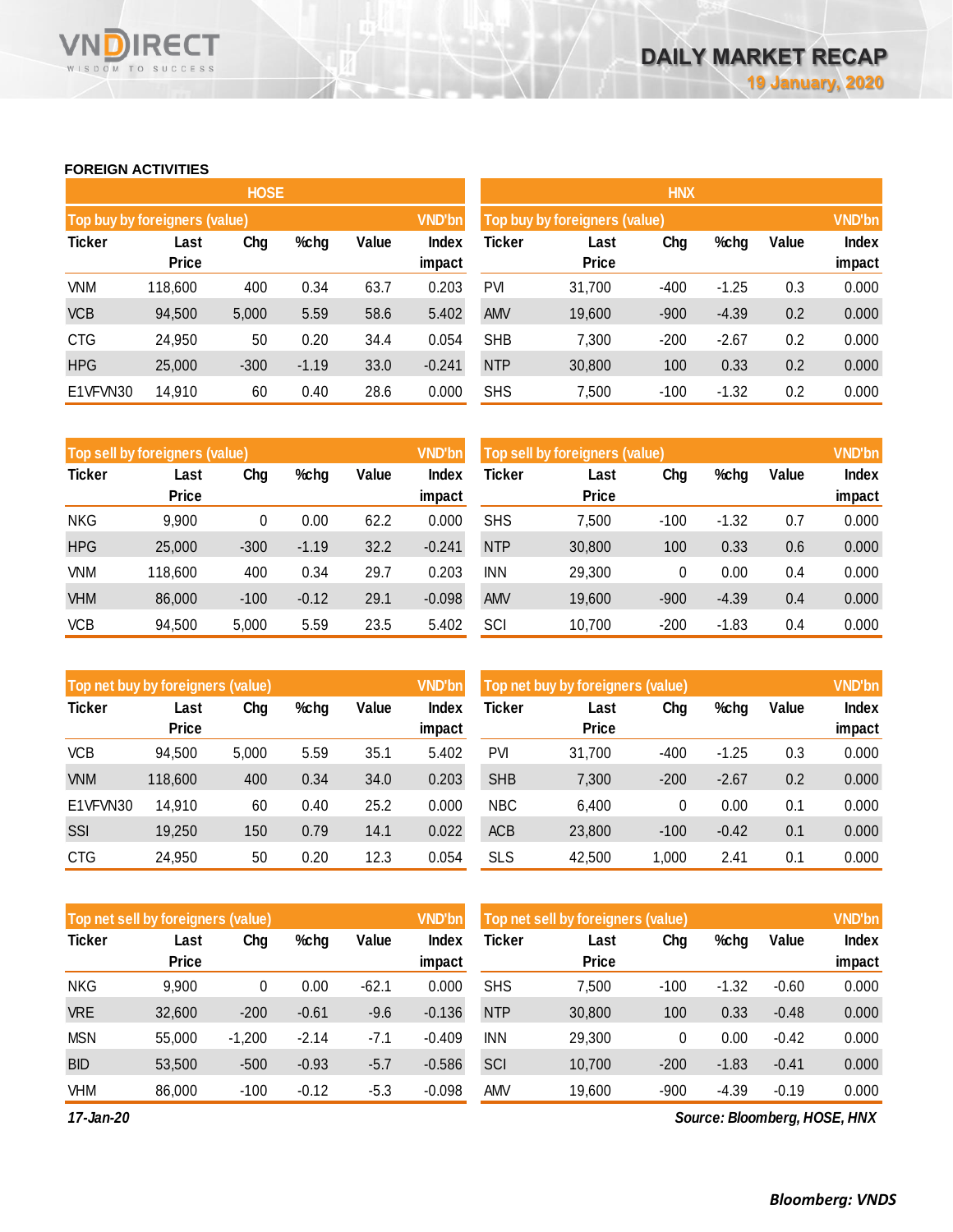# **TOP 60 MARKET CAP STOCKS SNAPSHOT ON HOSE**

| No. Ticker             | <b>Price</b>      |                  | Price change (%) |                    |                | Mkt. Cap Outs. Vol. Float ratio |               |              | Avail. Fil Ave. daily vol. | P/E          | P/B          | <b>ROE</b>   | <b>ROA</b>   |
|------------------------|-------------------|------------------|------------------|--------------------|----------------|---------------------------------|---------------|--------------|----------------------------|--------------|--------------|--------------|--------------|
|                        | <b>VND</b>        | 1M               | 3M               | 6M                 | <b>US\$mln</b> | <b>M</b> In'shs                 | $\frac{9}{6}$ |              | $% (30 days-shs)$          | $\pmb{\chi}$ | $\pmb{\chi}$ | %            | $\%$         |
| 1 VIC VM               | 114,900           | $-0.8$           | $-1.8$           | $-0.5$             | 16,773         | 3,382                           | 25.2          | 21.9         | 387,153                    | 72.3         | 4.9          | 7.8          | 1.6          |
| 2 VCB VM               | 94,500            | 10.8             | 10.9             | 24.0               | 15,126         | 3,709                           | 25.2          | 6.2          | 676,764                    | 17.9         | 4.3          | 27.1         | 1.8          |
| 3 VHM VM               | 86,000            | 0.6              | $-0.6$           | 2.4                | 12,209         | 3,290                           | 29.1          | 34.0         | 878,326                    | 16.3         | 5.4          | 37.3         | 11.8         |
| 4 BID VM               | 53,500            | 29.1             | 31.1             | 54.8               | 9,287          | 4,022                           | 18.8          | 11.9         | 843,005                    | 25.4         | 3.3          | 13.5         | 0.5          |
| 5 VNM VM<br>6 GAS VM   | 118,600           | 1.3              | $-9.5$           | $-5.4$             | 8,913          | 1,741                           | 46.2<br>4.2   | 41.3         | 711,765                    | 21.5         | 7.6          | 36.5         | 28.8         |
| 7 SAB VM               | 93,200<br>234,500 | $-4.4$<br>0.6    | $-7.7$<br>$-7.3$ | $-14.4$<br>$-18.0$ | 7,698<br>6,490 | 1,914<br>641                    | 10.4          | 45.4<br>36.7 | 246,418<br>27,635          | 15.8<br>31.8 | 3.9<br>8.4   | 26.1<br>28.4 | 18.6<br>20.6 |
| 8 CTG VM               | 24,950            | 23.2             | 13.9             | 13.9               | 4,009          | 3,723                           | 35.5          | 0.3          | 3,753,848                  | 15.2         | 1.3          | 8.5          | 0.5          |
| 9 TCB VM               | 23,400            | 2.9              | $-4.1$           | 10.9               | 3,535          | 3,500                           | 79.7          | 0.0          | 1,321,703                  | 8.8          | 1.4          | 17.2         | 2.7          |
| 10 VJC VM              | 148,200           | 3.9              | 7.0              | 14.0               | 3,350          | 524                             | 46.4          | 10.4         | 414,678                    | 15.0         | 5.7          | 43.3         | 15.1         |
| 11 VRE VM              | 32,600            | $-0.9$           | 2.4              | $-11.9$            | 3,197          | 2,272                           | 39.7          | 16.0         | 1,918,164                  | 31.6         | 2.7          | 8.8          | 6.3          |
| 12 HPG VM              | 25,000            | 8.0              | 16.8             | 17.1               | 2,979          | 2,761                           | 52.3          | 10.6         | 5,862,105                  | 9.9          | 1.5          | 17.4         | 8.8          |
| 13 PLX VM              | 56,200            | 1.1              | $-2.4$           | $-12.6$            | 2,888          | 1,191                           | 8.9           | 6.6          | 166,605                    | 16.2         | 3.0          | 19.5         | 6.7          |
| 14 MSN VM              | 55,000            | $-2.0$           | $-28.6$          | $-31.1$            | 2,775          | 1,169                           | 25.8          | 9.8          | 1,125,964                  | 12.2         | 1.9          | 20.5         | 7.6          |
| 15 NVL VM              | 56,000            | 0.0              | $-7.1$           | $-5.9$             | 2,343          | 970                             | 23.5          | 31.6         | 318,226                    | 17.6         | 2.5          | 15.5         | 4.3          |
| 16 VPB VM              | 21,900            | 13.5             | $-2.7$           | 12.9               | 2,304          | 2,438                           | 72.7          | 0.0          | 1,666,440                  | 6.6          | 1.3          | 22.7         | 2.5          |
| 17 MWG VM              | 116,100           | 2.5              | $-5.5$           | 14.3               | 2,271          | 453                             | 92.8          | 0.0          | 499,658                    | 14.0         | 4.6          | 37.7         | 12.7         |
| 18 MBB VM              | 22,000            | 4.5              | $-5.2$           | 7.5                | 2,208          | 2,326                           | 77.6          | 0.0          | 3,509,468                  | 6.7          | 1.3          | 21.8         | 2.0          |
| 19 BVHVM               | 65,900            | $-8.7$           | $-7.6$           | $-25.1$            | 2,111          | 742                             | 31.9          | 19.5         | 191,601                    | 34.9         | 2.9          | 8.7          | 1.2          |
| 20 HVN VM              | 32,550            | $-3.7$           | $-7.8$           | $-23.4$            | 1,992          | 1,418                           | 3.9           | 19.9         | 223,806                    | 18.6         | 2.5          | 13.4         | 2.7          |
| 21 FPT VM              | 57,600            | 4.0              | 1.6              | 22.4               | 1,686          | 678                             | 75.3          | 0.0          | 1,144,162<br>1,368,685     | 12.3         | 2.9          | 24.9         | 10.5         |
| 22 HDB VM<br>23 POW VM | 28,550<br>10,800  | 5.9<br>$-12.6$   | 2.3<br>$-18.2$   | 8.1<br>$-25.8$     | 1,186<br>1,092 | 963<br>2,342                    | 72.1<br>87.9  | 6.8<br>35.5  | 1,637,296                  | 9.9<br>13.2  | 1.8<br>1.0   | 19.1<br>7.8  | 1.4<br>3.2   |
| 24 EIB VM              | 17,800            | 4.7              | 8.9              | $-2.7$             | 944            | 1,229                           | 94.0          | 0.0          | 99,422                     | 34.4         | 1.4          | 4.1          | 0.4          |
| 25 PNJ VM              | 90,700            | 10.3             | 9.7              | 22.2               | 881            | 225                             | 72.8          | 0.0          | 561,486                    | 17.0         | 4.9          | 28.6         | 16.3         |
| 26 STB VM              | 10,600            | 5.5              | $-2.8$           | $-8.2$             | 825            | 1,804                           | 96.2          | 11.5         | 2,641,919                  | 6.9          | 0.7          | 11.1         | 0.7          |
| 27 TPB VM              | 21,550            | 2.6              | $-5.1$           | $-7.9$             | 769            | 827                             | 53.8          | 0.0          | 142,594                    | 7.5          | 1.5          | 22.1         | 1.7          |
| 28 BHN VM              | 73,900            | $-5.9$           | $-2.5$           | $-20.8$            | 739            | 232                             | 0.9           | 31.4         | 905                        | 35.9         | 3.8          | 10.9         | 5.2          |
| 29 HNG VM              | 14,000            | $-3.4$           | $-7.9$           | $-22.9$            | 670            | 1,109                           | 16.7          | 48.6         | 257,363                    | <b>N/A</b>   | 1.5          | $-20.6$      | $-8.0$       |
| 30 KDH VM              | 25,800            | $-3.0$           | 3.2              | 16.7               | 606            | 544                             | 74.5          | 4.5          | 272,376                    | 15.2         | 1.9          | 13.5         | 8.8          |
| 31 TCH VM              | 39,600            | 34.7             | 60.6             | 81.2               | 604            | 353                             | 50.0          | 41.9         | 1,410,262                  | 36.9         | 3.2          | 8.7          | 5.9          |
| 32 DHG VM              | 88,000            | $-7.0$           | $-3.8$           | $-14.1$            | 497            | 131                             | 5.6           | 45.6         | 17,351                     | 19.4         | 3.6          | 19.4         | 15.8         |
| 33 REE VM              | 36,500            | 1.4              | 0.0              | 9.0                | 488            | 310                             | 55.9          | 0.0          | 587,576                    | 6.5          | 1.1          | 18.6         | 10.6         |
| 34 SBT VM              | 18,500            | $-0.3$           | $-1.1$           | 9.5                | 468            | 587                             | 20.1          | 93.7         | 1,231,100                  | 42.1         | 1.5          | 3.5          | 1.5          |
| 35 SSIVM               | 19,250            | 3.2              | $-9.8$           | $-25.4$            | 422            | 508                             | 83.5          | 45.1         | 1,176,984                  | 10.9         | 1.0          | 9.4          | 3.7          |
| 36 GEX VM              | 19,900            | 0.8              | $-6.6$           | 6.4                | 419            | 488                             | 84.5          | 33.6         | 547,172                    | 8.8          | 1.7          | 19.1         | 6.1          |
| 37 PDR VM<br>38 PPC VM | 25,600<br>25,900  | $-3.2$<br>$-9.1$ | $-1.9$<br>1.6    | $-1.9$<br>$-4.8$   | 362<br>358     | 328<br>321                      | 37.2<br>24.6  | 43.5<br>32.7 | 753,935<br>221,743         | 12.0<br>8.1  | 2.2<br>1.4   | 20.1<br>17.2 | 5.9          |
| 39 VGC VM              | 18,000            | 0.0              | $-5.5$           | $-10.9$            | 348            | 448                             | 12.3          | 35.6         | 150,932                    | 12.9         | 1.3          | 10.1         | 13.5<br>3.6  |
| 40 LGC VM              | 39,500            | 6.8              | 1.3              | 11.1               | 329            | 193                             | 0.6           | 4.0          | 71                         | 23.7         | 2.6          | 11.6         | 3.1          |
| 41 KBC VM              | 15,800            | 7.1              | 3.3              | 4.6                | 320            | 470                             | 71.4          | 22.4         | 2,809,875                  | 9.8          | 0.8          | 8.4          | 4.4          |
| 42 VHC VM              | 38,500            | $-1.0$           | $-3.8$           | $-15.6$            | 302            | 182                             | 50.1          | 65.7         | 117,918                    | 5.1          | $1.5$        | 32.2         | 22.2         |
| 43 DXG VM              | 13,000            | $-7.5$           | $-20.2$          | $-13.4$            | 294            | 519                             | 83.9          | 3.6          | 1,328,220                  | 4.0          | 0.8          | 25.9         | 8.5          |
| 44 VPI VM              | 42,350            | 1.8              | 2.0              | 2.2                | 292            | 160                             | 100.0         | 43.1         | 310,098                    | 16.1         | 3.0          | 20.6         | 8.1          |
| 45 NLG VM              | 27,000            | 0.9              | $-5.9$           | $-0.1$             | 291            | 250                             | 62.1          | 0.0          | 338,458                    | 13.0         | 1.5          | 11.7         | 5.5          |
| 46 SCS VM              | 133,000           | 2.3              | $-16.6$          | $-16.3$            | 289            | 50                              | 98.9          | 28.0         | 18,604                     | 17.2         | 8.2          | 46.6         | 42.4         |
| 47 HCM VM              | 21,600            | $-5.3$           | $-5.9$           | $-9.6$             | 285            | 306                             | 22.2          | 43.5         | 747,615                    | 16.8         | 1.5          | 10.2         | 6.2          |
| 48 CII VM              | 26,000            | 14.3             | 7.4              | 18.2               | 278            | 248                             | 81.8          | 18.9         | 329,312                    | 14.1         | 1.2          | 8.8          | 1.9          |
| 49 GMD VM              | 21,400            | $-8.9$           | $-18.6$          | $-20.9$            | 274            | 297                             | 81.1          | 0.0          | 238,478                    | 11.0         | 1.0          | 9.7          | 6.2          |
| 50 PVD VM              | 14,650            | $-1.7$           | $-12.0$          | $-14.1$            | 266            | 421                             | 49.5          | 30.1         | 2,229,629                  | 13.8         | 0.5          | 3.3          | 2.1          |
| 51 HT1 VM              | 14,950            | $-2.3$           | $-4.8$           | $-5.1$             | 246            | 382                             | 99.9          | 42.6         | 93,687                     | 7.8          | 1.0          | 13.8         | 6.9          |
| 52 ROS VM              | 10,000            | $-58.3$          | $-60.8$          | $-63.5$            | 245            | 568                             | 43.3          | 45.1         | 21,242,340                 | 28.8         | 1.0          | 3.4          | 1.8          |
| 53 PHR VM              | 40,150            | $-22.9$          | $-34.1$          | $-34.7$            | 235            | 135                             | 32.5          | 43.0         | 489,505                    | 6.3          | 1.8          | 28.8         | 16.2         |
| 54 HPX VM              | 26,550            | 0.4              | 0.8              | $-0.9$             | 229            | 200                             | 90.3          | 35.2         | 303,306                    | 11.9         | 2.1          | 19.3         | 6.4          |
| 55 NT2 VM              | 18,300            | $-18.5$          | $-20.3$          | $-31.3$            | 227            | 288                             | 32.3          | 30.4         | 219,244                    | 6.7          | 1.3          | 20.0         | 9.7          |
| 56 VCF VM<br>57 GEG VM | 195,000           | 3.7<br>$-7.0$    | 6.6<br>$-10.5$   | 13.4<br><b>N/A</b> | 224<br>222     | 27<br>204                       | 1.5           | 48.4<br>12.3 | 292<br>475,923             | 8.3          | 4.4          | 52.3         | 32.2         |
| 58 DPM VM              | 25,250<br>12,500  | $-7.1$           | $-15.5$          | $-18.3$            | 211            | 391                             | 58.6<br>36.7  | 30.1         | 251,504                    | 23.4<br>19.2 | 2.3<br>0.6   | 7.8<br>3.7   | 4.8<br>2.6   |
| 59 PAN VM              | 28,000            | $-0.7$           | $-3.1$           | $-13.2$            | 209            | 173                             | 78.4          | 4.8          | 26,314                     | 13.8         | 1.3          | 9.4          | 3.5          |
| 60 VCI VM              | 28,800            | $-6.6$           | $-17.9$          | $-14.5$            | 204            | 164                             | 62.2          | 63.9         | 41,731                     | 5.7          | 1.3          | 24.7         | 12.7         |
|                        |                   |                  |                  |                    |                |                                 |               |              |                            |              |              |              |              |

*Source: Bloomberg 17 Jan*